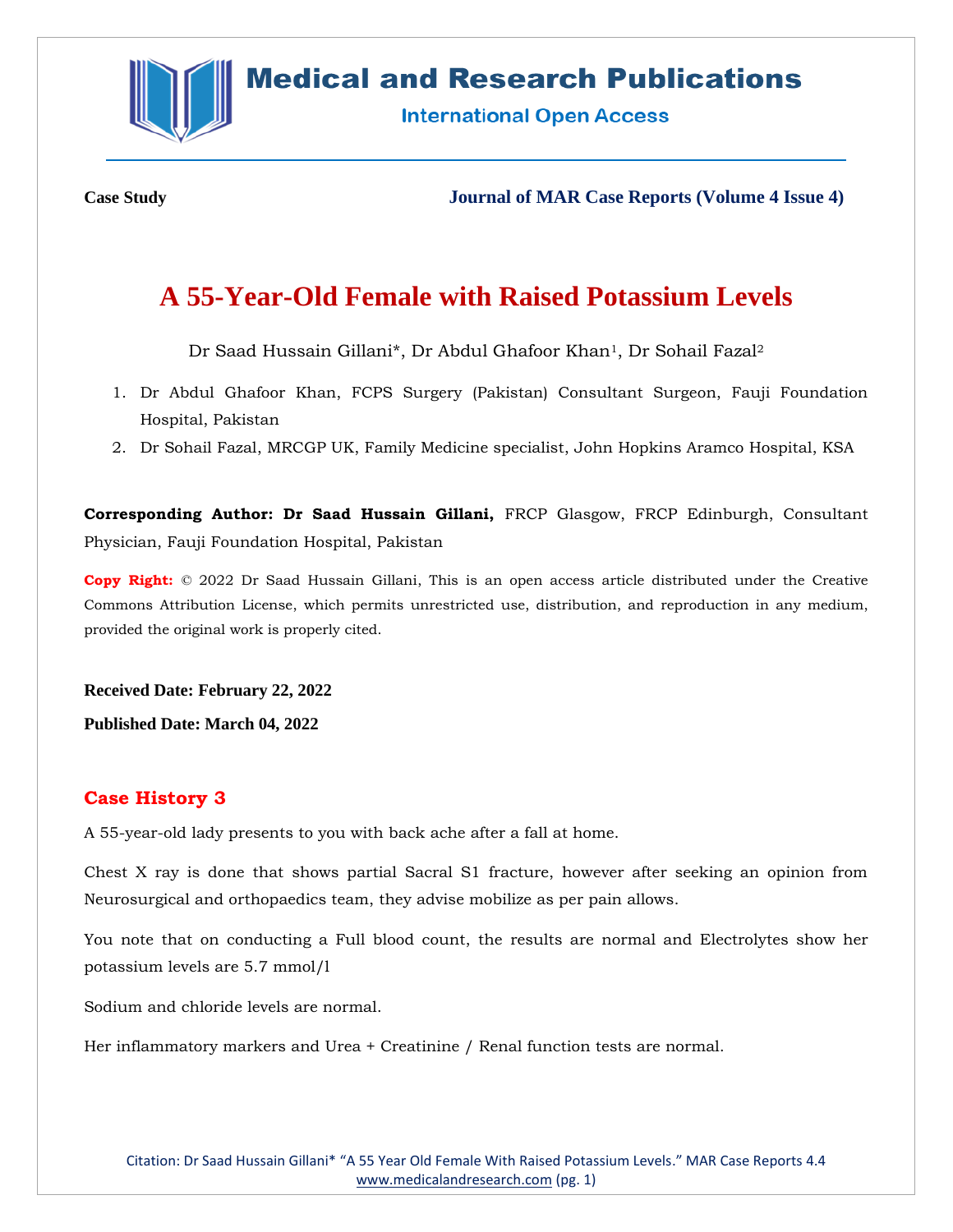# **Journal of MAR Case Reports (Volume 4 Issue 4)**

You decide to conduct protein electrophoresis and Urine for Bence Jones proteins / Myeloma screen, but that turns out to be negative as well.



## **You undertake an ECG that is shown below:**

What should be next management steps?

This patient has hyperkalemia as can be seen in the blood test where her potassium level is 5.7 mmol/l. ECG also shows typical finding of hyperkalemia.

# **Administer Calcium Chloride 10 ml of 10 % over 10 minutes slowly:**

This stabilizes the myocardium and prevents against arrhythmias due to hyperkalemia.

## **10 units of insulin Actrapid in 50 ml of 50 % dextrose over 30 minutes:**

This will move excess potassium ions into the cells.

Salbutamol nebs 5 mls qds.

## **You decide to review her medications and find out she is taking the prescription below :**

She has Type 2 Diabetes Mellitus and is on Metformin 1000 mg twice a day for that.

Her BM levels are normal including her HBa1c.

She is taking the following treatment

Citation: Dr Saad Hussain Gillani\* "A 55 Year Old Female With Raised Potassium Levels." MAR Case Reports 4.4 [www.medicalandresearch.com](http://www.medicalandresearch.com/) (pg. 2)